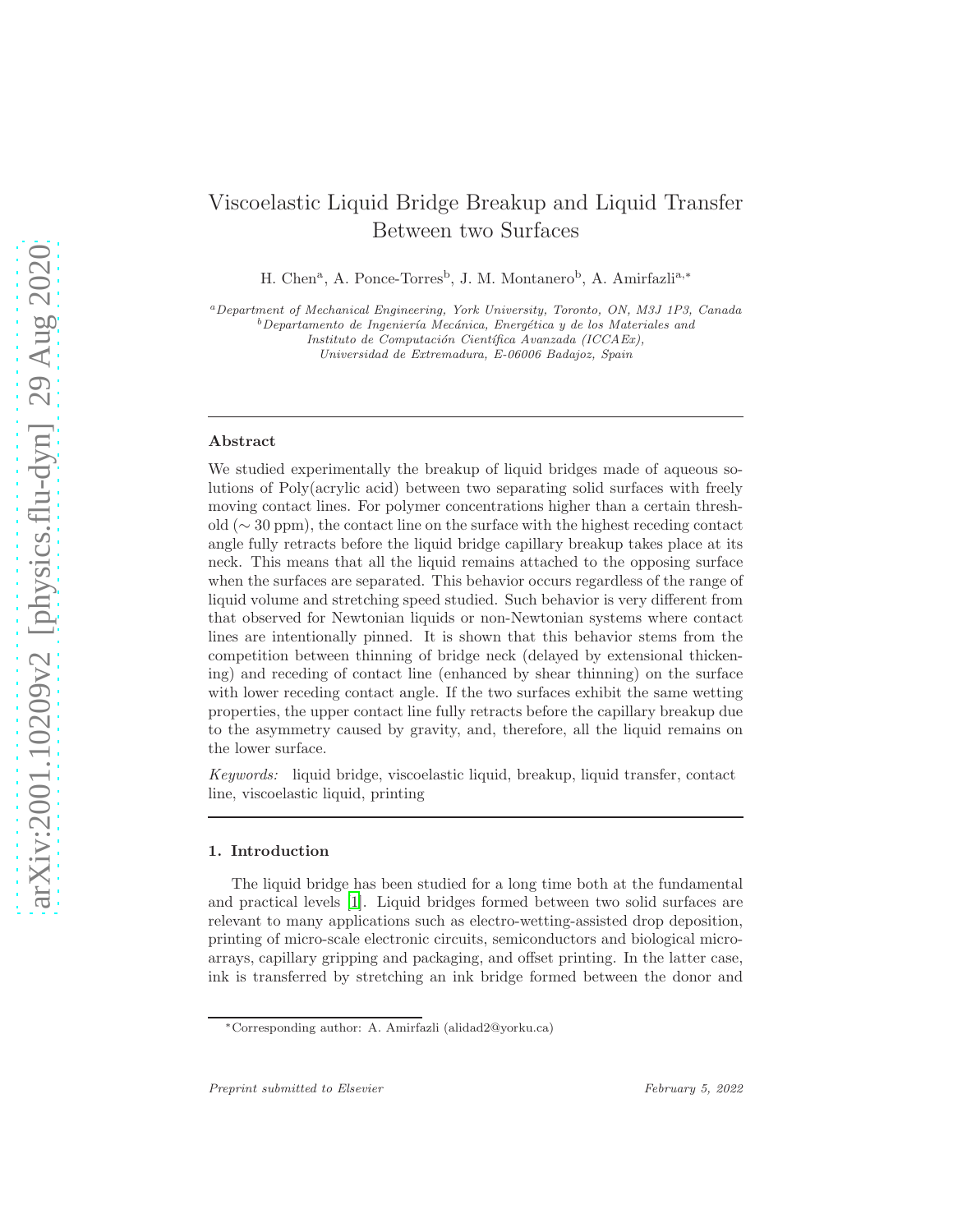acceptor surfaces [\[2\]](#page-12-1). The volume of liquid transferred onto the acceptor surface is important because a small amount of ink remaining on the donor surface can produce image quality defects. Many inks of relevance contain particles and macromolecules that substantially change the liquid dynamical response. Such inks exhibit complex rheological behavior such as shear thinning and extensional thickening. The effects of these factors on the transfer between two surfaces is poorly understood.

Consider a Newtonian liquid bridge of density  $\rho$ , viscosity  $\eta$ , and surface tension  $\gamma$  between two horizontal solid surfaces. The triple contact lines are allowed to freely move over those surfaces. The lower (donor) surface remains still while the upper (acceptor) one moves at a constant speed  $v$  away from the lower surface. At the initial instant, the contact angles on acceptor and donor surfaces take values within the interval defined by the advancing and receding contact angles for the corresponding surface. As the liquid bridge stretches, contact angle on both surfaces decrease. When contact angles become smaller than the corresponding receding ones, the triple contact line moves [\[3\]](#page-12-2).

Three possible regimes can be identified depending on the value of the Capillary number Ca =  $\eta v/\gamma$ : (i) the quasi-static regime, which takes place for vanishing Ca and liquid transfer is controlled by the wettability (contact angles) of the surfaces; (ii) the dynamic regime, which arises for sufficiently large Ca and is dominated by viscous/inertial forces; and (iii) the transition regime, which occurs for intermediate values of Ca and results from the competition of wettability and viscous/inertial forces. The transfer ratio (the volume of liquid transferred to the acceptor surface over the total liquid volume) due to bridge breakup in the quasi-static regime,  $\alpha_0$ , can be calculated from the empirical formula [\[4](#page-12-3)]:

<span id="page-1-0"></span>
$$
\alpha_0 = \frac{1}{1 + \exp[-3.142(\theta_r^{\text{(acc)}} + \theta_r^{\text{(don)}})^{2.528}(\theta_r^{\text{(don)}} - \theta_r^{\text{(acc)}})]},\tag{1}
$$

where  $\theta_r^{\text{(acc)}}$  and  $\theta_r^{\text{(don)}}$  are the receding contact angles of the acceptor and donnor surfaces, respectively. Numerical simulations are in good agreement with this result for sufficiently large difference in receding contact angles between the plates [\[5](#page-12-4)]. In the transition and dynamic regimes, and provided that inertia plays a secondary role, the transfer ratio,  $\alpha$ , can be estimated as [\[6](#page-12-5)]:

<span id="page-1-1"></span>
$$
\alpha = 0.5 + \frac{\alpha_0 - 0.5}{1 + p\text{Ca}^q},\tag{2}
$$

where p and q are fitting parameters. When inertia becomes important,  $\alpha$ does not tend to 0.5 as the stretching speed increases. Figure [1](#page-2-0) shows the transfer of glycerol ( $\rho = 1.26 \text{ kg/m}^3$ ,  $\eta = 1.42 \text{ Pa} \cdot \text{s}$  and  $\gamma = 63.4 \text{ mN/m}$  at 20◦ ) between Aluminium (AL) (donor surface) and poly(ethyl methacrylate) (PEMA) (acceptor surface). The receding contact angles for aluminium and PEMA are  $37.5^{\circ} \pm 2.1^{\circ}$  and  $57.3^{\circ} \pm 1.3^{\circ}$ , respectively. As can be observed, the transfer ratio decreases as the velocity increases, and becomes  $\sim 0.5$  for  $v \gtrsim 1$ mm/s (Ca  $\gtrsim$  0.0224).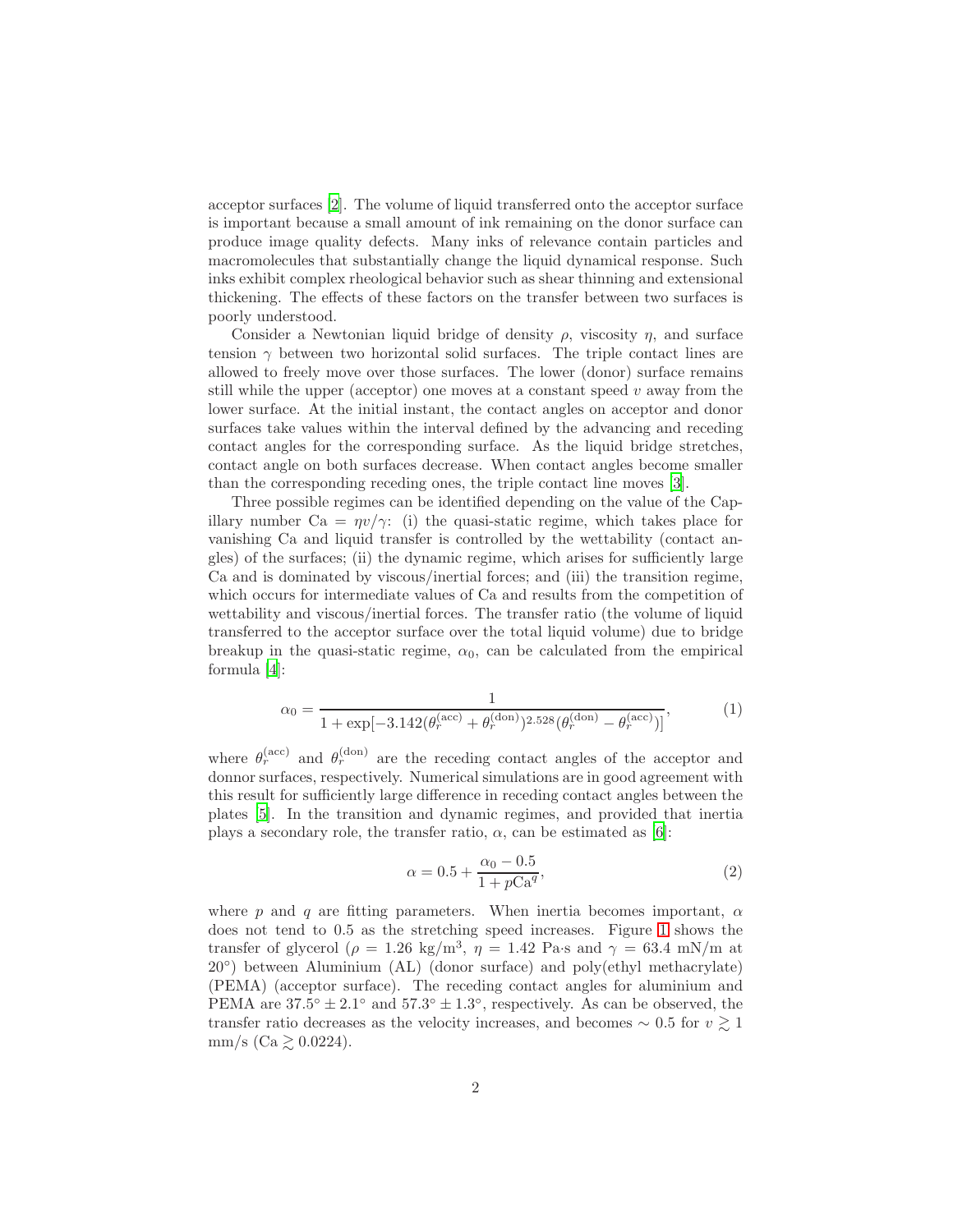

<span id="page-2-0"></span>Figure 1: Transfer of glycerol between between (AL) (donor surface) and PEMA (acceptor surface) for different stretching velocities. The scale bar applies to all the images. The droplet volume was  $1.2 \mu l$ .

Despite its practical importance, the transfer of a non-Newtonian liquid between two flat surfaces with contact lines free to move is not fully understood. There are some studies in the literature for when contact line is pinned that have considered some rheological effects. Numerical simulations were carried out with the Carreau model to calculate the transfer ratio of a shear-thinning ink in gravure-offset printing [\[7](#page-12-6)] (in such systems contact lines are pinned on the surface). Kroger et al. [\[8](#page-12-7)] studied the influence of inertia, interfacial tension and elasticity on the stretching of a liquid bridge in a Plateau tank. Solomon and Muller [\[9\]](#page-12-8) measured the extensional viscosity of Boger fluids and found that this viscosity did not reach steady-state values for relatively small strain rates. Yao and McKinley [\[10](#page-12-9)] analyzed the differences between the response of Newtonian and viscoelastic fluid filaments by solving the Oldroyd-B model. Their observations were in good qualitative agreement with experiments. Sankaran and Rothstein [\[11\]](#page-12-10) studied experimentally the influence of viscoelasticity on the liquid transfer from an idealized gravure cell to a flat rigid substrate. They used a modified version of a capillary breakup rheometer in which the contact lines were pinned. The elastic stress significantly increased the bridge's lifetime and reduced the amount of fluid transferred from the gravure cell to the upper plate. Similar conclusions were obtained from the numerical simulations of the finitely extensible non-linear elastic (FENE-P) model [\[12\]](#page-12-11). In these simulations, elastic stresses were activated at early times for values of the Weissenberg number (which indicates the strain rate in terms of the polymer relaxation rate) exceeding a critical value. These stresses, combined with gravity, drain the liquid and reduce the volume transferred to the acceptor (upper) surface. Khandavalli and Rothstein [\[13\]](#page-12-12) studied experimentally the transfer of polyethylene oxide (PEO) in water from an idealized gravure cell to a rod. The liquid was subject to a combination of both shear and extensional deformations, and the contact line was pinned at the edge of the rod. The increase of the extensional viscosity enhanced the transfer. Overall, when the contact lines are pinned, the elastic stress sharply increases over the exponential thinning of the filament formed during the breakup of a liquid bridge. This increases the extensional viscosity, which stabilizes the liquid bridge and delays its breakup. The bridge eventually pinches at some point between the solid supports [\[11,](#page-12-10) [12\]](#page-12-11). Viscoelasticity affects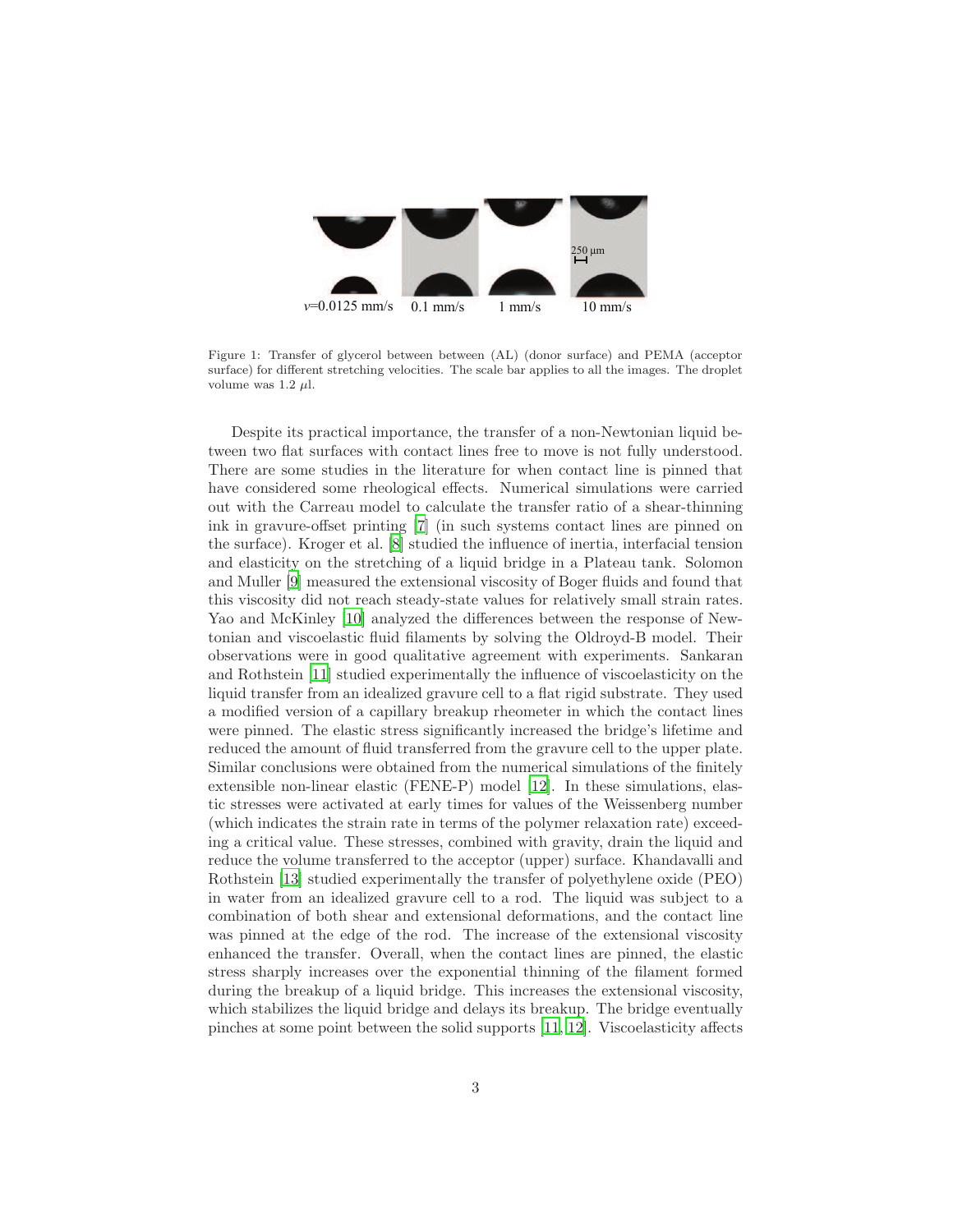the mass transfer only quantitatively, i.e.,  $\alpha$  increases monotonically with the Capillary number, as occurs in the Newtonian case, but its value is affected by the elastic stress [\[11\]](#page-12-10).

As in the case of Newtonian liquids, the transfer of a non-Newtonian liquid between two solid surfaces can significantly change when the contact lines are unpinned. Chung and Kumar [\[14\]](#page-12-13) numerically solved the FENE-P model with moving contact lines to study the influence of viscoelasticity when a liquid is driven out of a cavity through both horizontal and vertical substrate motion. The results showed that viscoelasticity enhances the emptying of the cavity. Wu et al. [\[15](#page-13-0)] have recently studied the effects of both shear and extensional rheology on liquid transfer between two flat surfaces. Shear thinning enhances liquid transfer to the more-wettable surface because the viscosity reduction near the contact line on the less-wettable surface allows the contact line to slip more [\[16\]](#page-13-1). If surface-wettability difference is sufficiently large, then shear thinning allows nearly complete transfer for Capillary numbers (defined in terms of the zero-shear viscosity) greater than 0.1. Experiments of transfer of PEO between two flat surfaces show that a thin liquid thread is formed in the last stage of the process due to the growth of elastic stresses, which makes the contact radius decrease slowly during that stage [\[15\]](#page-13-0). Although the breakup time increases, the effect of elasticity on the amount of liquid transferred is relatively small.

A natural question is how shear thinning and elasticity (extensional thickening) combined affect the liquid bridge evolution when the contact lines are allowed to move on the surfaces. Shear thinning favors the slip of the contact line on the surface, while elasticity delays the breakup of the liquid thread formed in the last phase of the process. One can expect that the combination of these two effects will produce the complete liquid transfer to the more-wettable surface even for very small Capillary numbers and surfaces with similar wettabilities. In this study, we will examine the above hypothesis, and discuss some practical implications.

### 2. Methodology

Experiments were conducted with aqueous solutions of Poly(acrylic acid) (PAA) (Polysciences) made at several concentrations ranging from 7.8 ppm to 1000 ppm. We chose this polymer because of its relatively large molecular weight  $(M_w = 18 \times 10^6 \text{ g/mol})$ , which confers noticeable shear thinning and elasticity even at small concentrations. The PAA aqueous solution was carefully characterized by Sousa et al. [\[17](#page-13-2)] for the range of concentrations considered in this work. The density and surface tension are about  $\rho = 1000 \text{ kg/m}^3$  and  $\gamma = 70$  mN/m, respectively. The liquid exhibits significant shear thinning, while the extensional relaxation time,  $\lambda$ , depends almost linearly upon the polymer concentration, c (Fig. [2\)](#page-4-0). Three surfaces were used in experiments: AL, silicon coated either with PEMA or polystyrene (PS). Details of the fabrication methods are given in the Supplementary Material. The receding contact angles between the polymeric solutions and these three surfaces were measured by the sessile drop method and found to be  $\theta_r = 39.1^\circ \pm 1.8^\circ$ , 64.1°  $\pm 2.0^\circ$  and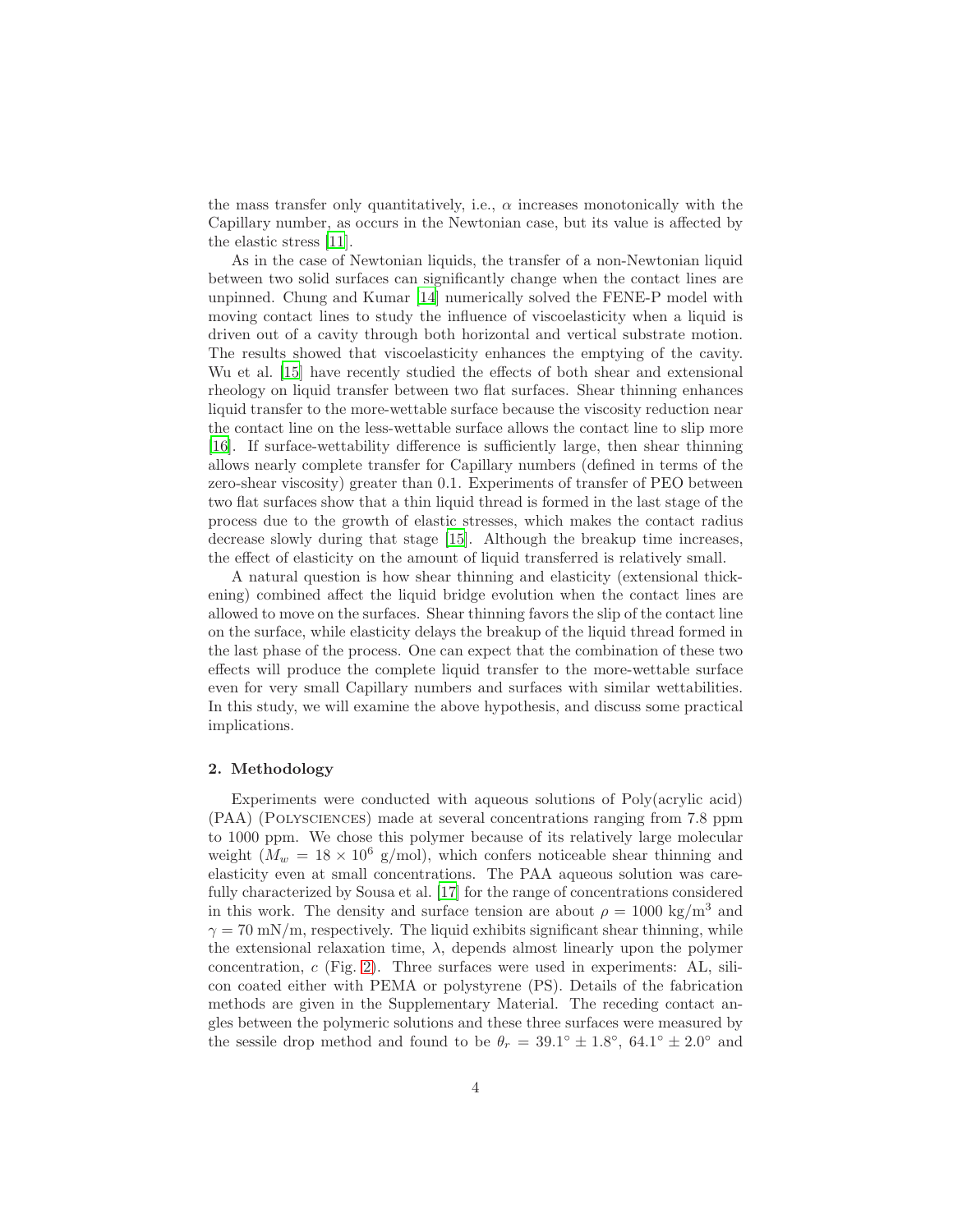

<span id="page-4-0"></span>Figure 2: Shear viscosity  $\eta$  as a function of the shear rate,  $\dot{\gamma}$  (left panel), and extensional relaxation time  $\lambda$  as a function of the polymer concentration, c (right panel) both for PAA solutions at  $T = 25 \text{ °C}$  [\[17\]](#page-13-2). The dashed line in the left panel indicates the minimum measurable shear viscosity based on  $20\times$  the minimum resolvable torque of the shear rheometer used. The line in the right panel represents the fit  $\lambda$  [ms] = 0.045(c [ppm])<sup>1.14</sup> to the data.

 $76.2^{\circ} \pm 2.2^{\circ}$  for AL, PEMA and PS, respectively. The receding contact angles are deemed important in liquid transfer studies [\[18\]](#page-13-3), therefore, the advancing contact angles were not needed.

The acceptor surface was connected to a motion controller, while the donor surface was fixed to a horizontal platform. A droplet was gently placed on the donor surface. Due to the viscoelastic character of the solution, a small part of the liquid remained attached to the injection needle, which prevented the accurate control of the droplet volume. The droplet volume for the results presented in this paper was  $\sim 1.6 \mu l$ . To ascertain whether or not small inaccuracies in volume will affect the transfer outcome, we also conducted experiments with volumes  $\sim$  1.2 μl (see next section and the Supplementary Material). The acceptor surface was moved slowly towards the donor surface until it touched the droplet and a liquid bridge was formed. The acceptor surface accelerated to a target speed ranging from 0.0125 to 15 mm/s in a very short time, and stayed at the set speed until the liquid bridge broke up or detached from one of the surfaces. Images of the stretching process were acquired with uniform backlight and a high-speed camera at 6 700, 7 400 or 40 000 fps depending on the experiment. The images were processed with a sub-pixel resolution technique [\[19](#page-13-4)] to determine the position of the free surface as a function of time. The experiments were repeated at least three times to ensure the reproducibility of the results. Fresh surfaces were used in each experiment.

## 3. Results and discussion

### 3.1. Effect of stretching speed

We conducted experiments for  $c = 1000$  ppm and stretching speeds ranging from 0.0125 mm/s to 15 mm/s. In all cases, the contact line completely receded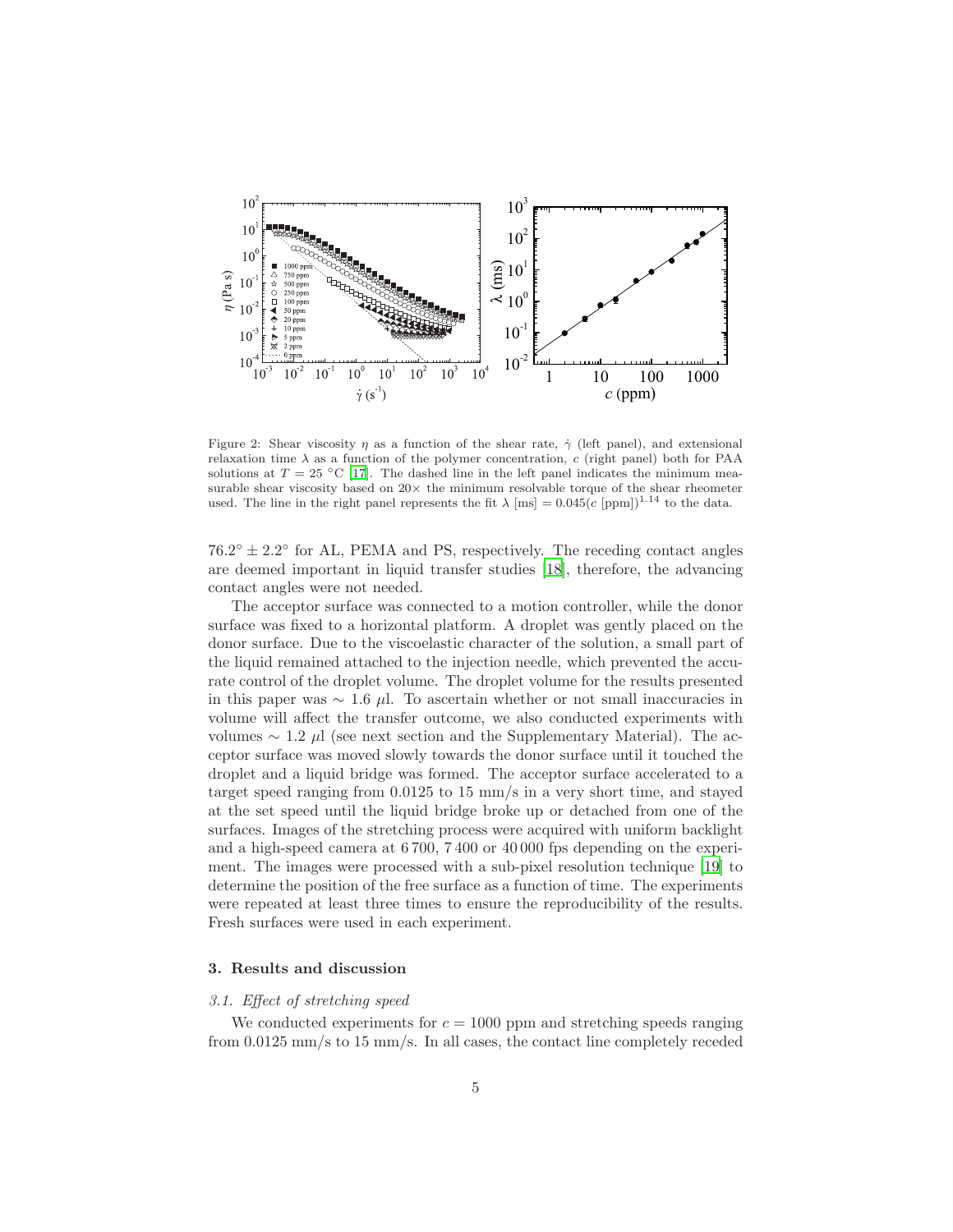

<span id="page-5-0"></span>Figure 3: Transfer of water+PAA 1000 ppm from PS to PEMA (top row) and PEMA to PS (bottom row) for  $v = 1$  mm/s. The labels indicate the times to detachment (contact line fully receded). The scale bar applies to all the images. The initial distance between the surfaces was slightly different in the two experiments due to intrinsic contact angle differences between PS and PEMA. The liquid volume is  $\sim 1.6 \mu l$ .

before the free surface pinched at its neck, resulting in detaching of the bridge from the surface with a higher receding contact angle. This means that the receding contact line was faster than the thinning of the bridge neck (see Fig. [3\)](#page-5-0). We verified that the observed behavior was independent of which surface of the two was donor or acceptor. For example, the liquid remained attached to the PEMA surface regardless of whether it was the donor or acceptor surface (Fig. [3\)](#page-5-0). In experiments with bridges between AL and PEMA, the liquid remained attached to the AL surface (Fig. [4-](#page-6-0)left). In all the experiments for liquid bridges between PS and PEMA, the liquid remained attached to the PEMA surface (Fig. [4-](#page-6-0)right). Finally, in all the experiments from PS to PS, the liquid always remained on the lower surface (see Supplementary Material). This behavior takes place regardless of the polymer concentration (provided that it exceeds a certain threshold), the liquid volume within the range  $1.2\n-1.6$  µ, and stretching speed. This constitutes a substantial difference with respect to what occurs to Newtonian liquids [\[18\]](#page-13-3).

#### 3.2. Effect of contact angle

For Newtonian liquids it was established that the difference between the receding contact angles of the acceptor and donor surfaces is the determining factor for the transfer ratio (for a given level of wettability of the donor and acceptor surfaces), see  $[4, 6, 18]$  $[4, 6, 18]$  $[4, 6, 18]$  and Eqs.  $(1)$  and  $(2)$ . Furthermore, from Eqs.  $(1)$ and [\(2\)](#page-1-1) it can be understood that for either of quasi-static or dynamic/transition regimes that change in transfer ratio (or how the liquid bridge will break up) is by in large a continuous function of wetting (i.e. the liquid transfer based on wetting changes from none to partial to complete transfer). However, the discussion in Sec. 3.1 indicates that the entire liquid volume remains attached to the surface with the lowest receding contact angle for non-Newtonian fluid used here, no matter what is the concentration of polymer or speed of stretching. Hence the transfer ratio (a) is acting as a "step function" since  $\alpha = 0$  if  $\theta_r^{(\text{acc})} \ge$  $\theta_r^{\text{(don)}}$ , and 1 otherwise. This finding is very different from what has been understood thus far based on studies of the bridge breakup and liquid transfer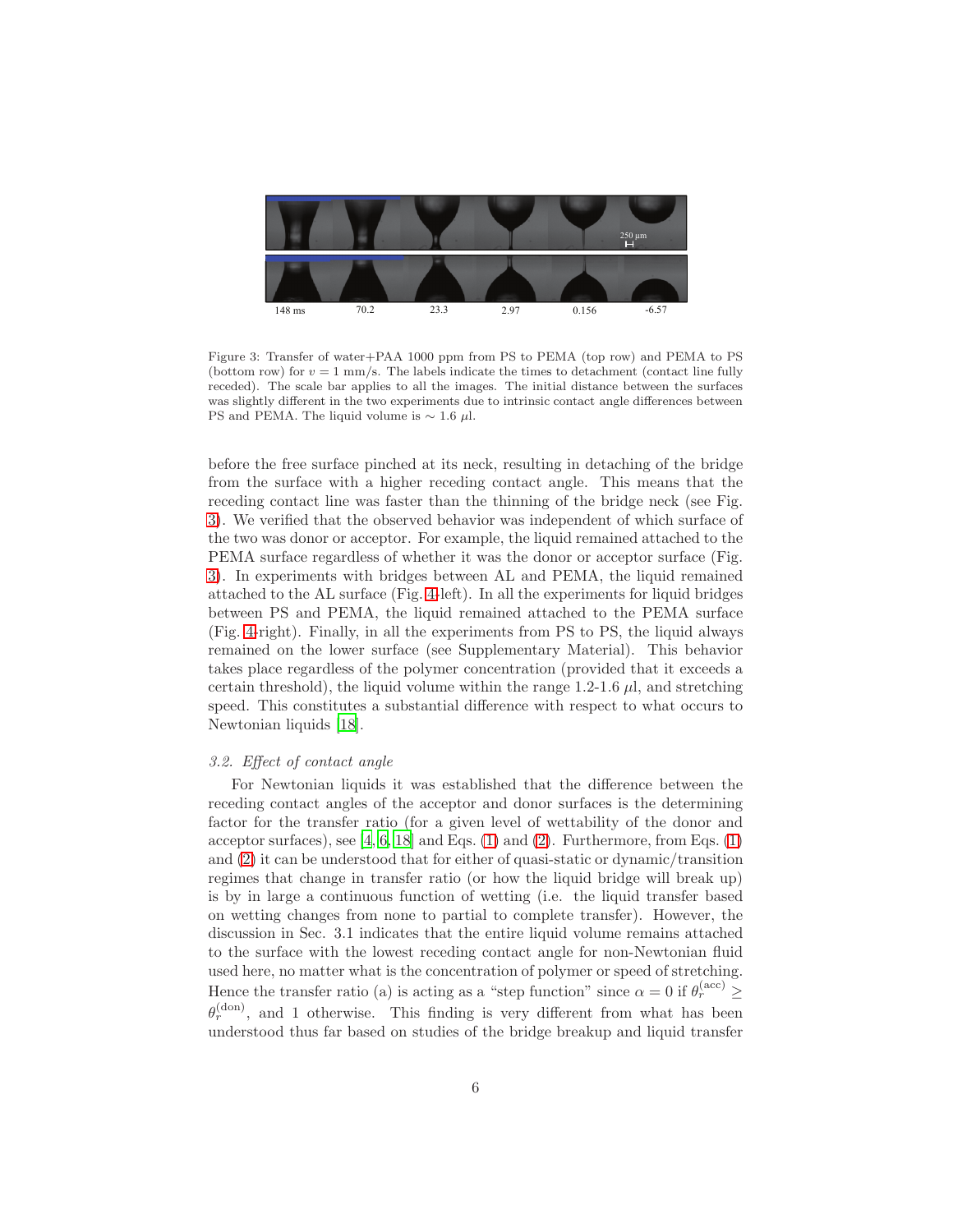

<span id="page-6-0"></span>Figure 4: Transfer of water+PAA 1000 ppm from AL to PEMA (left) and from PS to PEMA (right). In each row, the sequence of images shows the intial liquid bridge shape, the shape in the last image before the full receding of the contact line, and the final state. The scale bar applies to all the images. The liquid volume is  $\sim 1.6 \mu$ l.

using Newtonian liquids; the same is true also for non-Newtonian fluids, but when contact line has been pinned on both or one of the surfaces bounding the liquid bridge, e.g. [\[7](#page-12-6), [13](#page-12-12)].

#### 3.3. Effect of polymer concentration

To determine the threshold of the polymer concentration,  $c$ , for which this binary response takes places, we analyzed the liquid transfer from PS to PEMA for the stretching speeds  $v = 0.1$  and 10 mm/s, and  $c = 7.8, 15.6, 31.25, 50$ , 62.5, 125, 250, 500 and 1000 ppm. The liquid was completely transferred to the PEMA surface for  $c \geq 31.25$  ppm, while partial (Newtonian-like) transfer occurred for  $c \le 7.8$  ppm. In fact,  $\alpha = 0.98$  and 0.97 for  $c = 7.8$  ppm and  $v = 1$  and 10 mm/s, respectively. For the intermediate concentration  $c = 15.6$ ppm, the total or partial transfer took place, which is characteristic of a transitional behavior from the total to partial transfer regimes. The extensional relaxation time for this intermediate concentration is  $\lambda = 0.7$  ms (Fig. [2\)](#page-4-0). The fact that complete transfer took place even for relatively small values of  $\lambda$  indicates that the combination of shear thinning and elasticity may produce the transition from partial to total transfer for a wide variety of polymeric solutions and concentrations.

#### 3.4. Role played by dimensionless numbers

Total liquid transfer occured in our experiments for Capillary numbers in the range  $5 \times 10^{-6}$ –2.7, which includes values of order unity typically found in high-speed printing applications. The Bond number,  $B = \rho g V^{2/3}/\gamma$ , takes the values 0.16 and 0.19 for liquid bridges 1.2 and 1.6  $\mu$ l in volume, respectively. These Bond number values are sufficiently large to play a critical role in the transfer of liquid between surfaces with the same wetting properties.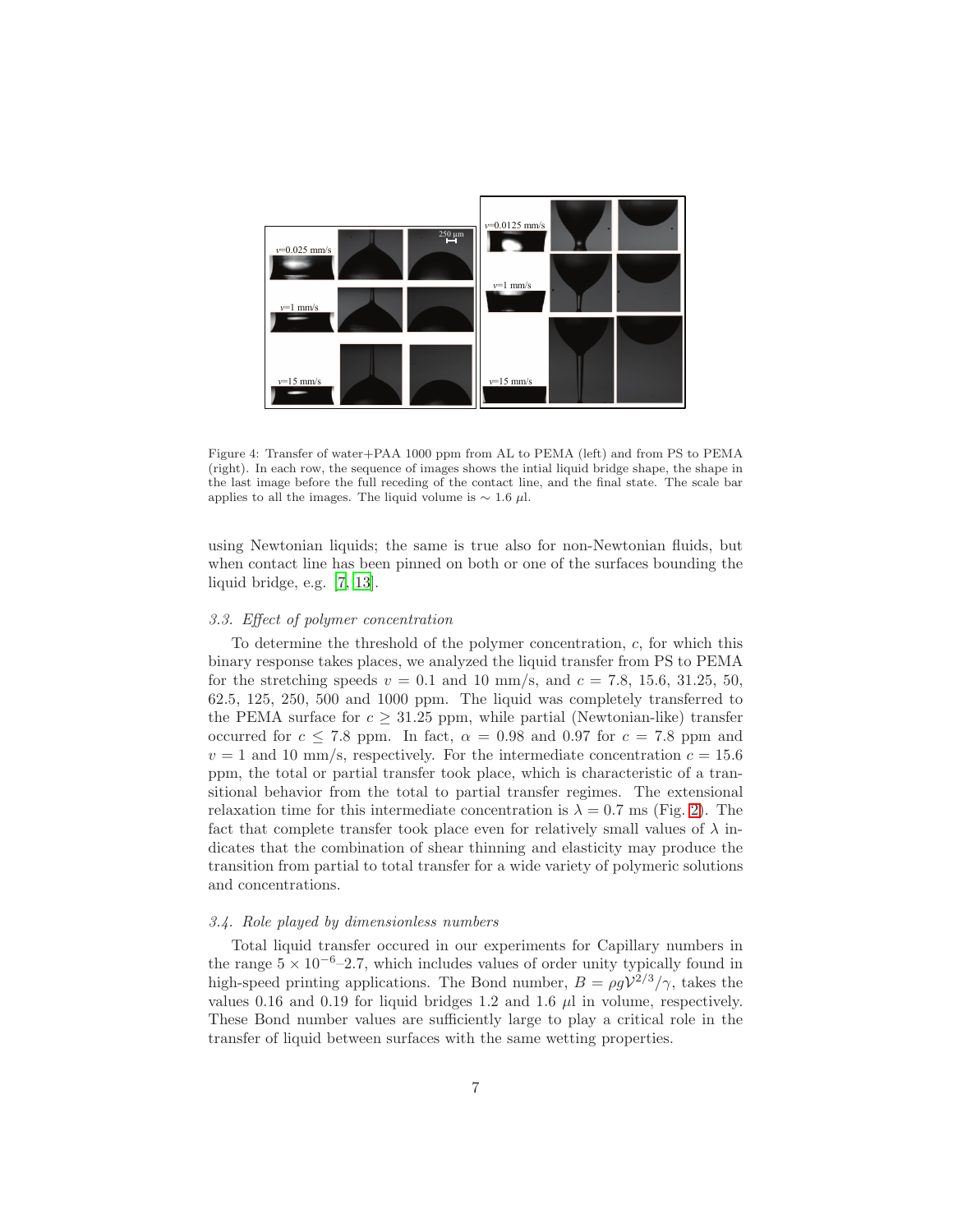Our experimental results are insensitive to the values taken by the Reynolds and Weber numbers because inertia plays a secondary role as compared to that of viscosity and surface tension. Consider, for instance, the experiment for c=1000 ppm and the largest stretching speed  $v = 15$  mm/s. The Reynolds number, Re=  $\rho V^{1/3} v / \eta_0$  defined in terms of the cube root of the bridge volume, V, and the solution zero-shear viscosity,  $η_0$ , is ∼ 0.0014. The strain rate in our experiments exceeded the critical value for the coil-stretch transition, and the extensional viscosity sharply increased. Therefore, the Reynolds number defined in terms of the extensional viscosity can be several orders of magnitude smaller than the above-mentioned value.

The Weber number, We=  $\rho v^2 V^{1/3}/\gamma$ , takes the value 0.0038 in the example considered above, which shows that this parameter is also irrelevant in our analysis. The Deborah number, De=  $\lambda/t_c$ , defined as the ratio of the stress relaxation time,  $\lambda$ , to the capillary time,  $t_c = (\rho V/\gamma)^{1/2}$ , must play a relevant role in the experiment. This is implicitly assumed in establishing a critical value of the polymer concentration for the detaching of the bridge from the surface. However, the Deborah number alone cannot characterize the response of the system due the importance of the shear thinning in the liquid layer next to the solid surface. Our experiments show that the polymer concentration effectively accounts for both stress relaxation (quantified by the Deborah number) and shear thinning. This explains why there is a relatively well-established threshold of the polymer concentration above which total transfer of liquid takes place.

#### 3.5. Contact line dynamics

The dynamics of viscoelastic liquid bridges with moving contact lines are fundamentally different from those taking place in an extensional rheometer, in which the contact lines are pinned. As shown in Fig. [5-](#page-8-0)left, the lower part of the liquid bridge narrows while the volume of the upper one increases. The contact line on the donor surface recedes while the contact line on the acceptor surface remains practically pinned. Figure [5-](#page-8-0)right shows the free surface radius  $R(z)$ as a function of the time to detachment  $t_d - t$  for different distances, z, from the lower surface. The solid line corresponds to the exponential thinning taking place in the elastocapillary regime [\[20\]](#page-13-5) arising during the capillary breakup with pinned contact lines. As can be observed, the thinning of the filament formed above the donor surface is much faster than that exponential thinning.

Figure [6](#page-8-1) compares the evolution of the contact line radius on the donor surface,  $R_{\text{don}}$ , for water and water+PAA 50 ppm, both characterized by approximately the same Capillary number  $Ca \simeq 10^{-4}$  (in the viscoelastic case, Ca is defined in terms of the highest measured value of  $\eta(\dot{\gamma})$ ). In the Newtonian case,  $R_{\text{don}}$  approximately follows a power law until reaching a constant value, which occurs when the capillary breakup takes place. On the contrary, the contact line of the viscoelastic liquid bridge moves slower than that of its Newtonian counterpart until some instant shortly before the detachment  $(t_d - t \sim 10 \text{ ms}),$ at which the contact line sharply accelerates. This instant likely corresponds to the growth of the elastic stress near the contact line due to the thinning of the filament above the surface.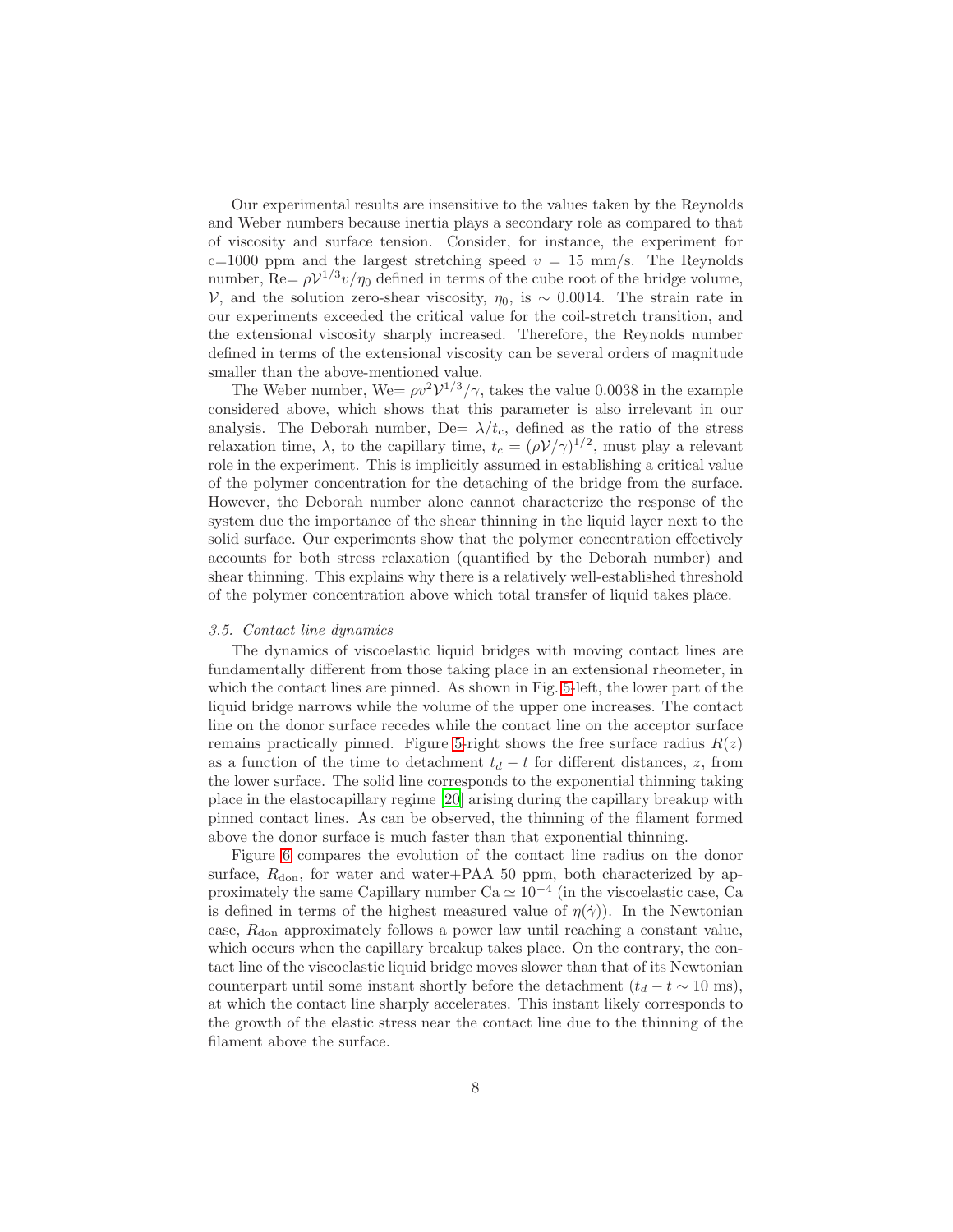

<span id="page-8-0"></span>Figure 5: (Left) Profile of the liquid bridge at times to detachment  $t_d - t = 1.22, 3.92, 6.62,$ 9.32, 12.0, 14.7, 17.4 and 20.1 ms. (Right) Free surface radius  $R(z)$  as a function of the time to detachment,  $t_d - t$ , for  $z = 0.1, 0.2, 0.3$  and 0.4 mm. The solid line corresponds to the exponential thinning  $R = A \exp[(t_d - t)/(3\lambda)]$  with  $\lambda = 100$  ms. The donor and acceptor surfaces were PS and PEMA, respectively. The acceptor surface velocity was 0.1 mm/s. The PAA concentration was 1000 ppm.



<span id="page-8-1"></span>Figure 6: Radius of the contact line on the donor surface,  $R_{\text{don}}$ , as a function of the time to detachment/breakup  $t_{d,b} - t$  for water (open symbols), and water+PAA 50 ppm (solid symbols). The solid line corresponds to the fit  $R_{\text{don}} = 0.225(t_{d,b} - t)^{1/4}$  to the water data. The donor and acceptor surfaces were PS and PEMA, respectively. The acceptor surface velocity was 10 and 1 mm/s for water and water+PAA 50 ppm, respectively.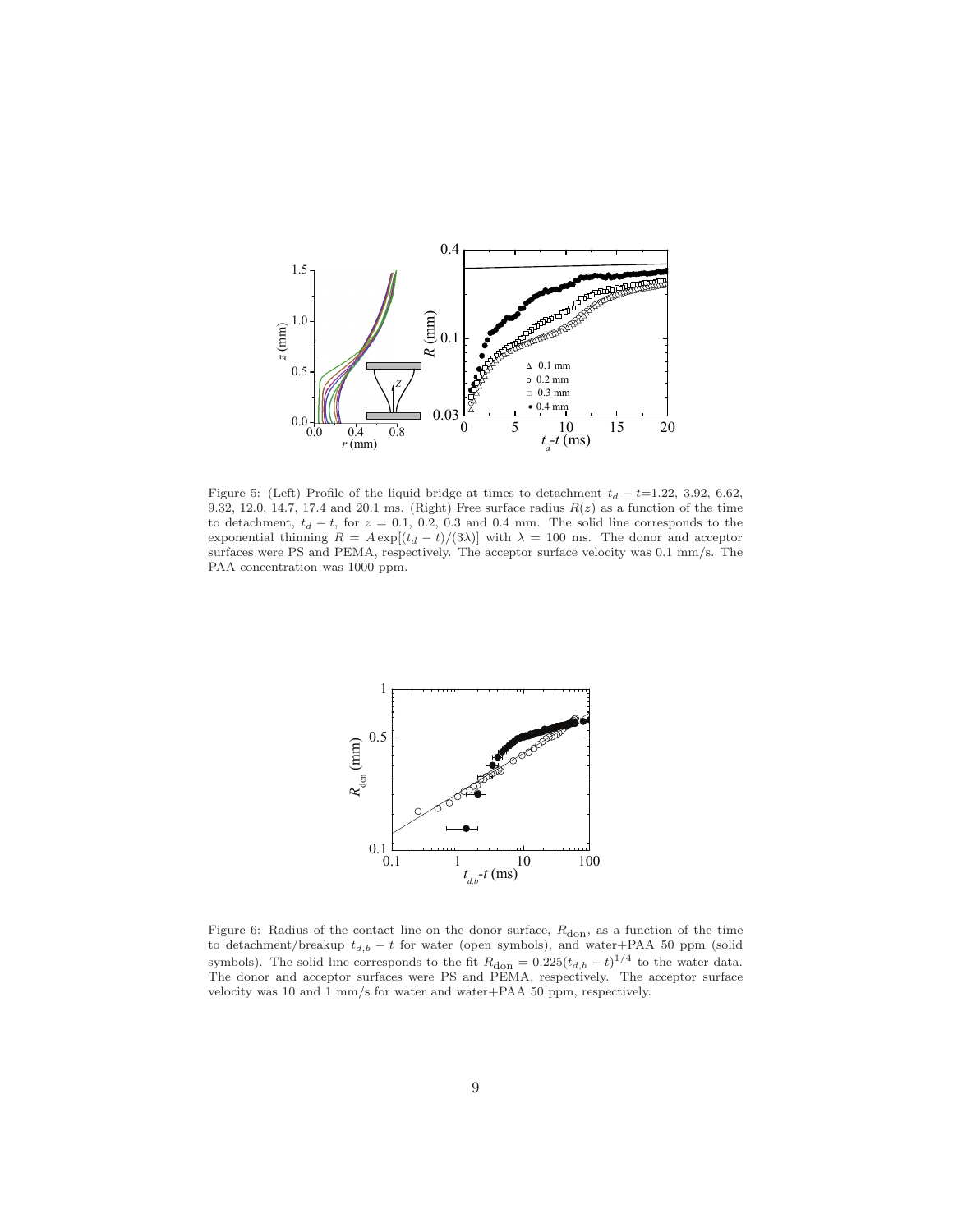

<span id="page-9-0"></span>Figure 7: Velocity of the contact line on the donor surface,  $-dR_{\text{don}}/dt$ , as a function of the radius  $R_{\text{don}}$  for water (dashed line) and water+PAA 50 ppm (solid line). The dotted line is one tenth the inertio-capillary speed  $V_{\text{ic}} = (\rho R_{\text{don}}/\gamma)^{-1/2}$ . The donor and acceptor surfaces were PS and PEMA, respectively. The acceptor surface velocity was 10 and 1 mm/s for water and water+PAA 50 ppm, respectively.

Figure [7](#page-9-0) shows the velocity  $-dR_{don}/dt$  of the contact line on the donor surface calculated from the smoothen data for  $R_{don}(t_{d,b}-t)$  shown in Fig. [6.](#page-8-1) In the Newtonian case, the contact line accelerates until its radius is approximately 0.2 mm, and then it sharply slows down until it reaches a static position. On the contrary, the contact line of the viscoelastic liquid bridge continuously accelerates until the bridge detaches from the donor surface. Both in the Newtonian and viscoelastic cases, the contact line speed is much smaller than the inertiocapillary speed  $V_{\text{ic}} = (\rho R_{\text{don}}/\gamma)^{-1/2}$  characterizing the capillary breakup of a filament of radius  $R_{\text{don}}$  [\[1\]](#page-12-0).

The results presented in this section can be explained in terms of the combined effects of shear thinning and elastic stress. Shear thinning enhances the slip of the contact line on the surface, while elasticity (extensional thickening) delays the breakup of the liquid thread formed (between surface and liquid bulk; see Fig. [3\)](#page-5-0) in the last stage of the process. As a result, the contact line fully retracts before the liquid bridge breakup takes place at its neck. This phenomenon occurs even for surfaces with very similar wettabilities and for Capillary numbers much smaller than those leading to the same phenomenon in the absence of elasticity [\[15](#page-13-0)]. For instance, the Capillary number corresponding to  $c = 1000$  ppm and  $v = 0.0125$  mm/s is  $\sim 1.2 \times 10^{-3}$ , while the minimum value for complete contact line retraction in the absence of elasticity is  $O(10^{-1})$ [\[15\]](#page-13-0).

#### 4. Concluding remarks

We studied the effect of wettability, polymer concentration, and stretching speed on the breakup of a liquid bridge; the contact lines were free to move on the solid surfaces that delimit the bridge. We used aqueous solutions of PAA over three decades of concentrations; PAA solutions are interesting, as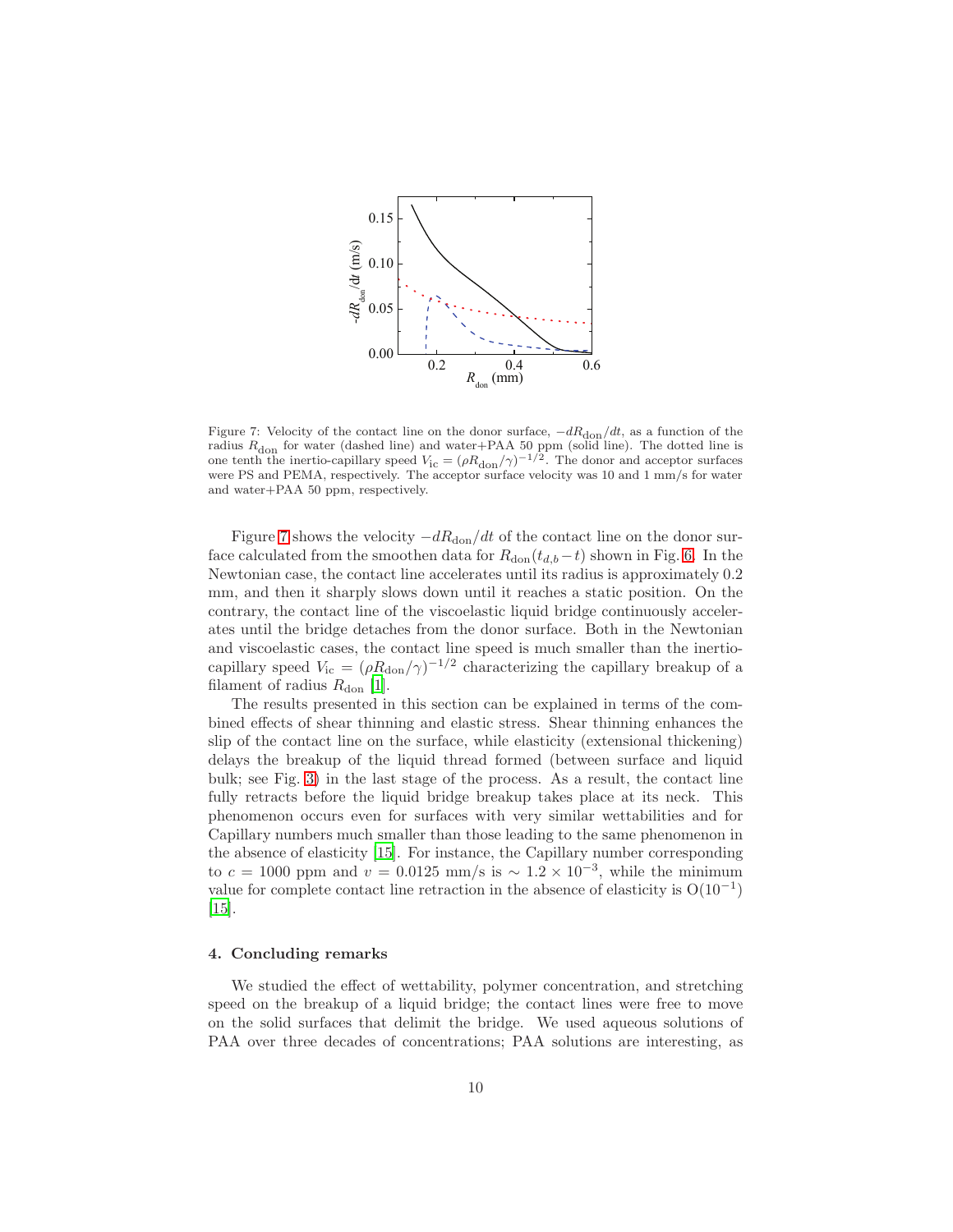noticeable shear thinning and elasticity can be observed even at small concentrations (salient point being the density and surface tension remains fairly constant to remove their influence on the results of this study). We hypothesized that the competition between contact line dynamics and the rate of thinning of the bridge's neck is a dominant factor to determine the transfer ratio (bridge breakup). Our results showed that indeed the rate of receding of contact line is always higher than the rate of thinning of the liquid bridge's neck; this was not reported for either Newtonian liquids with free moving contact line, e.g. [\[1,](#page-12-0) [2,](#page-12-1) [4,](#page-12-3) [6,](#page-12-5) [18\]](#page-13-3), or even for non-Newtonian liquids, with either free moving contact lines on both surfaces, e.g. [\[15\]](#page-13-0), or one of the surfaces, e.g. [\[11](#page-12-10)], or both pinned, e.g. [\[7](#page-12-6), [13\]](#page-12-12). The underlying mechanism is the delay of thinning of the bridge's neck due to the extensional thickening, and enhancement of contact line receding due to shear thinning.

We further showed regardless of the wettability, stretching speed (over three orders of magnitude), or liquid volume in the range studied, the liquid transfer will take a binary mode (i.e. either there will be a complete transfer or not at all). This behavior was not reported in any of the two recent comprehensive reviews of the topic [\[1](#page-12-0), [2\]](#page-12-1). Again, shear thinning that favors facile slip of the contact line on the surface, combined with elasticity that slows the thinning of the bridge's neck in the last phase of the process is found responsible for our observation. One can expect that the combination of these two effects will produce the complete liquid transfer to the more-wettable surface even for very small Capillary numbers and for surfaces with similar wettabilities. We also showed that for polymer concentrations higher than a certain threshold  $({\sim} 30$  ppm), the liquid volume remains attached to the surface with the lowest receding contact angle. For low concentrations, the shear thinning and elasticity of the liquid diminishes, and hence liquid transfer similar to that found in earlier studies, e.g.  $[1, 2]$  $[1, 2]$ , is seen. For concentrations above 30 ppm, if the upper and lower receding contact angles are the same, gravity makes the liquid remain on the lower surface. These results are again independent of the range of liquid volume and stretching speed studied here.

The results presented in this work have important implications in several technological applications; in particular, in offset printing with viscoelastic solutions where viscoelasticity may drastically change the liquid transfer. Complete liquid transfer can be achieved with polymeric solutions that exhibit both shear thinning and extensional thickening even for surfaces with very similar wettabilities and for very small stretching speeds. The use of polymeric solutions in capillary grippers [\[21\]](#page-13-6) may entail significant advantages too. For instance, it can eliminate the liquid remaining on the released micro-object.

#### Acknowledgements

Partial support from the Ministerio de Economía y Competitividad and Gobierno de Extremadura (Spain) through Grant Nos. DPI2016-78887 and GR18175 are gratefully acknowledged. AA acknowledges the funding from NSERC.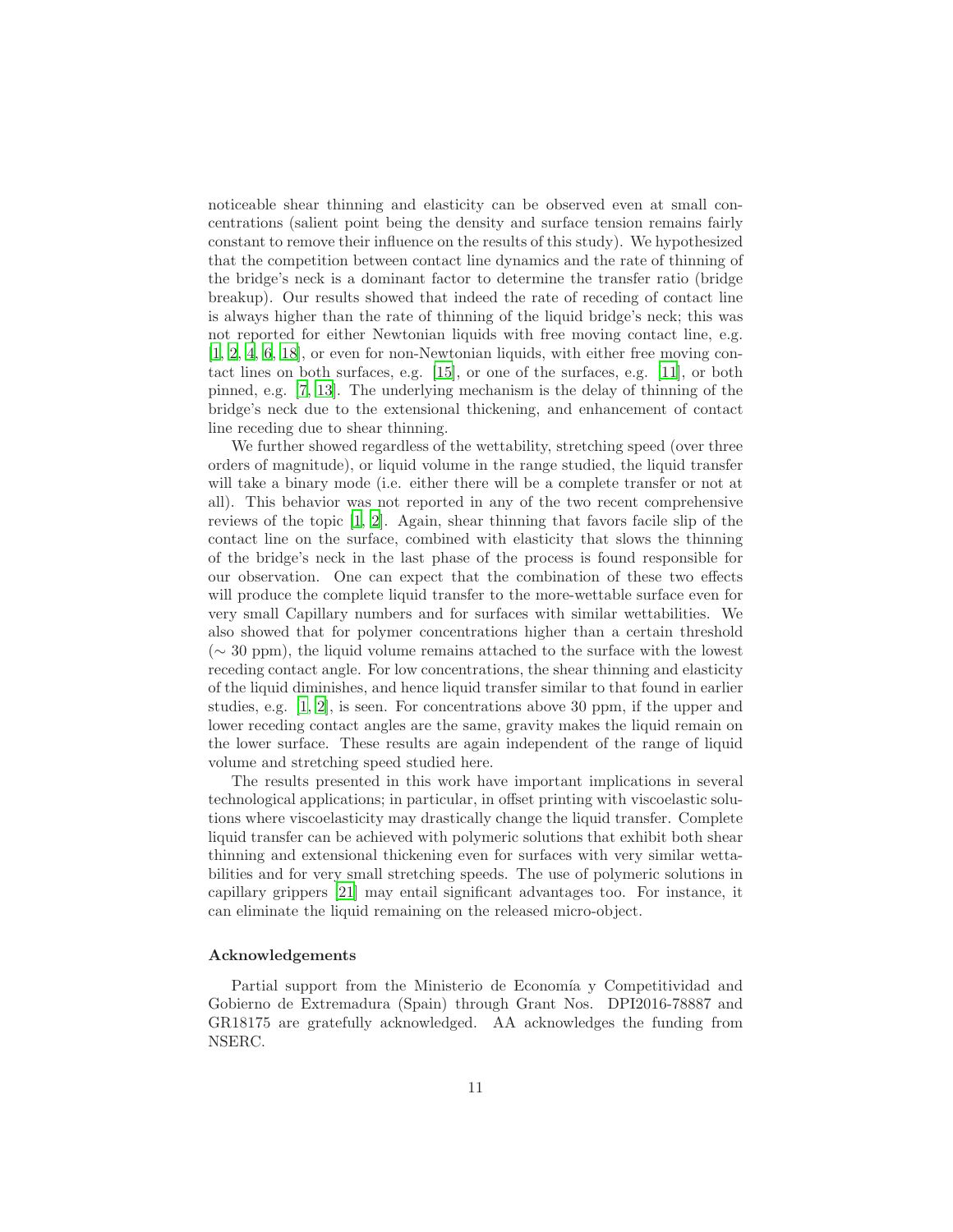# Appendix A: Supplementary material

Supplementary material to this article can be found online at [the link to be inserted during production]. Details about the surfaces fabrication as well as additional results can be found in the Supplementary Material.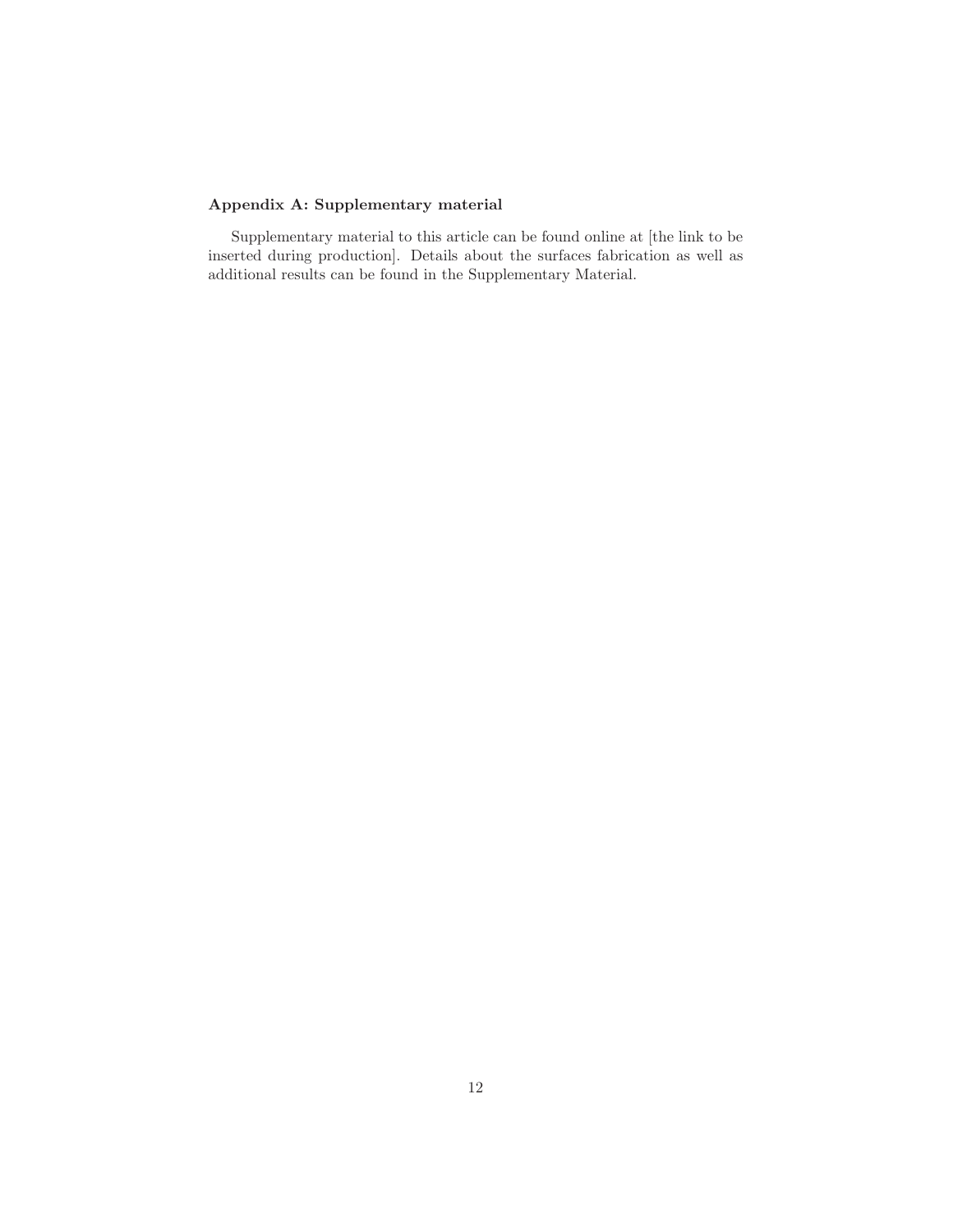#### References

- <span id="page-12-0"></span>[1] J. M. Montanero, A. Ponce-Torres, Review on the dynamics of isothermal liquid bridges, Appl. Mech. Rev. 72 (2020) 010803.
- <span id="page-12-1"></span>[2] S. Kumar, Liquid transfer in printing processes: Liquid bridges with moving contact lines, Annu. Rev. Fluid Mech. 47 (2015) 67–94.
- <span id="page-12-2"></span>[3] J. H. Snoeijer, B. Andreotti, Moving contact lines: Scales, regimes, and dynamical transitions, Annu. Rev. Fluid Mech. 45 (2013) 269–292.
- <span id="page-12-3"></span>[4] H. Chen, T. Tang, A. Amirfazli, Effects of surface wettability on fast liquid transfer, Phys. Fluids 27 (2015) 112102.
- <span id="page-12-4"></span>[5] C. H. Huang, M. S. Carvalho, S. Kumar, Stretching liquid bridges with moving contact lines: comparison of liquid-transfer predictions and experiments, Soft Matter 13 (2016) 7457–7469.
- <span id="page-12-5"></span>[6] H. Chen, T. Tang, A. Amirfazli, Fast liquid transfer between surfaces: Breakup of stretched liquid bridges, Langmuir 31 (2015) 11470–11476.
- <span id="page-12-6"></span>[7] F. Ghadiri, D. H. Ahmed, H. J. Sung, E. Shirani, Non-Newtonian ink transfer in gravure-offset printing, Int. J. Fluid Heat Flow 32 (2011) 308– 317.
- <span id="page-12-7"></span>[8] R. Kroger, S. Berg, A. Delgado, H. J. Rath, Stretching behavior of large polymeric and Newtonian liquid bridges in Plateau simulation, J. Non-Newtonian Fluid Mech. 45 (1992) 385–400.
- <span id="page-12-8"></span>[9] M. J. Solomon, S. J. Muller, The transient extensional behavior of polystyrene-based boger fluids of varying solvent quality and molecular weight, J. Rheology 40 (1996) 837–856.
- <span id="page-12-9"></span>[10] M. Yao, G. H. McKinley, Numerical simulation of extensional deformations of viscoelastic liquid bridges in filament stretching devices, J. Non-Newtonian Fluid Mech. 74 (1998) 47-88.
- <span id="page-12-10"></span>[11] A. K. Sankaran, J. P. Rothstein, Effect of viscoelasticity on liquid transfer during gravure printing, J. Non-Newtonian Fluid Mech. 175 (2012) 64–75.
- <span id="page-12-11"></span>[12] J. A. Lee, J. P. Rothstein, M. Pasquali, Computational study of viscoelastic effects on liquid transfer during gravure printing, J. Non-Newtonian Fluid Mech. 199 (2013) 1–11.
- <span id="page-12-12"></span>[13] S. Khandavalli, J. P. Rothstein, Ink transfer of non-Newtonian fluids from an idealized gravure cell: The effect of shear and extensional deformation, J. Non-Newtonian Fluid Mech. 243 (2017) 16–26.
- <span id="page-12-13"></span>[14] C. Chung, S. Kumar, Emptying of viscoelastic liquids from model gravure cells, J. Non-Newtonian Fluid Mech. 221 (2015) 1–8.